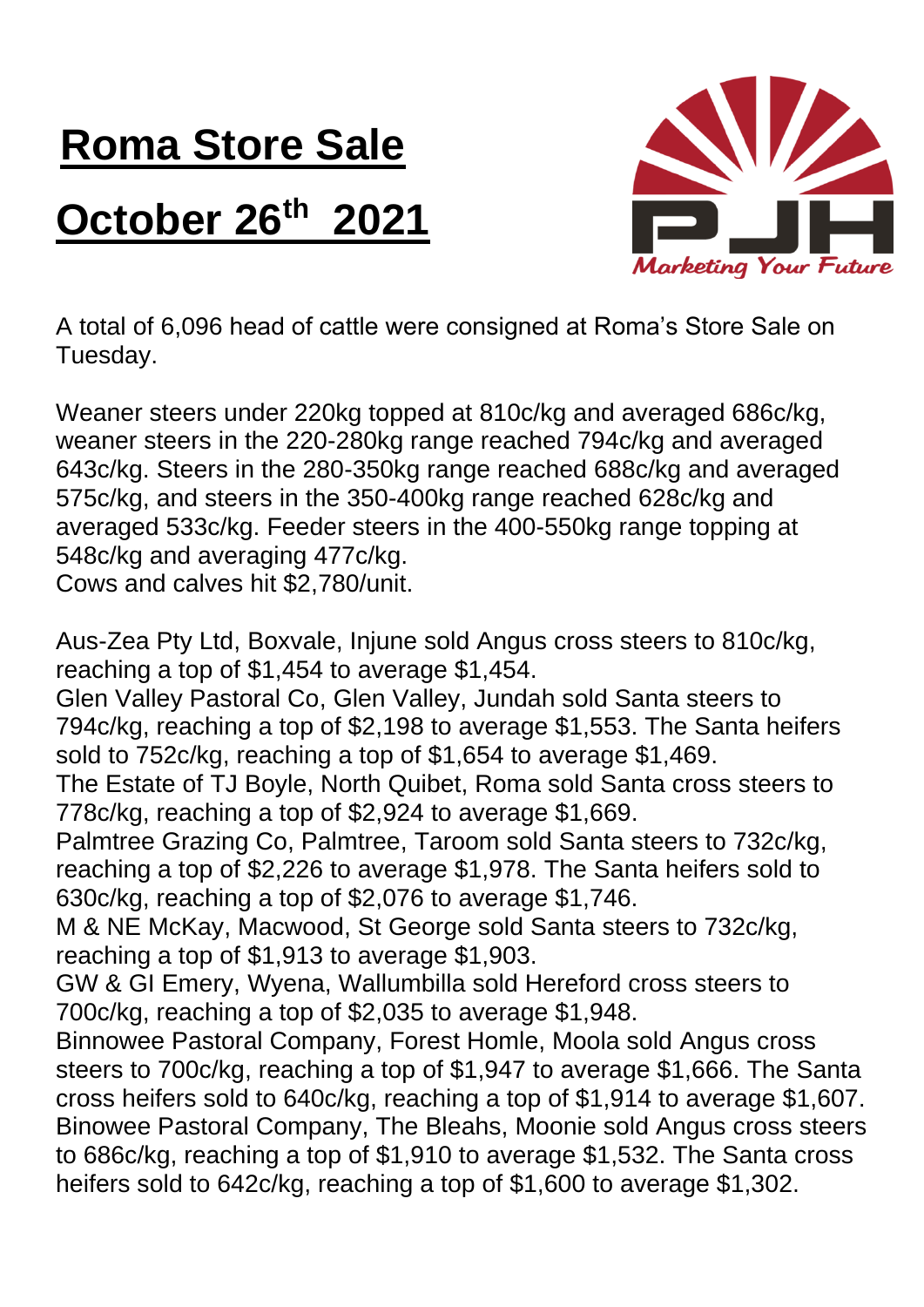Sand Country Beef Pty Ltd, Moonah, Injune sold Cross breed steers to 680c/kg, reaching a top of \$1,850 to average \$1,691.

T & H Grazing, Bungaroo, Yuleba sold Charolais steers to 656c/kg, reaching a top of \$2,385 to average \$1,888. The Charolais heifers sold to 652c/kg, reaching a top of \$1,654 to average \$1,630.

Gary & Kerry Ladbrook, Bulah, Yuleba sold Brangus cross steers to 582c/kg, reaching a top of \$2,410 to average \$2,273.

Rosehearty Grazing co, Koonong Downs, Muckadilla sold Santa steers to 578c/kg, reaching a top of \$2,376 to average \$2,204.

Belfast Investment NQ Pty Ltd, Belfast Station, Winton sold Charbray steers to 550c/kg, reaching a top of \$2,391 to average \$1,922 Fleetwood Grazing Co, Corinda, Aramac sold Droughtmaster steers to 546c/kg, reaching a top of \$1,793 to average \$1,632. MB & CM Coomber, Hillcrest, Roma sold Angus steers to 528c/kg, reaching a top of \$2,672 to average \$2,672. Spiven Pty Ltd, Sunnymead, Roma sold Brahman cross steers to 478c/kg, reaching a top of \$2,188 to average \$2,025. DJ & JR Reddan, Lookout Feedlot, Roma sold grain fed Santa steers to 430c/kg, reaching a top of \$3,450 to average \$3,450.

Heifers under 220kg topped at 752c/kg and averaged 588c/kg, while heifers in the 220-280kg range topped at 700c/kg and averaged 592c/kg. Heifers in the 280-350kg range topped at 622c/kg, averaging 550c/kg. Heifers in the 350-450kg range topped at 592c/kg, averaging 477c/kg.

Camelock Rural, Torres Park, Augathella sold Santa cross heifers to 720c/kg, reaching a top of \$2,058 to average \$1,547.

Albury Pastoral Co, sold Charolais cross heifers to 678c/kg, reaching a top of \$1,451 to average \$1,349.

Lachlan Bryant sold Charolais cross heifers to 678c/kg, reaching a top of \$1,407 to average \$1,299.

AR & YM Emery, Mt Beverly, Wallumbilla sold Angus cross heifers to 670c/kg, reaching a top of \$1,637 to average \$1,516.

JA & PA Ey, Lirambenda, Roma sold Angus cross heifers to 656c/kg, reaching a top of \$1,391 to average \$1,391.

Wythburn Partnership, Echo Hills, Wallumbilla sold Angus cross heifers to 622c/kg, reaching a top of \$2,042 to average \$1,904.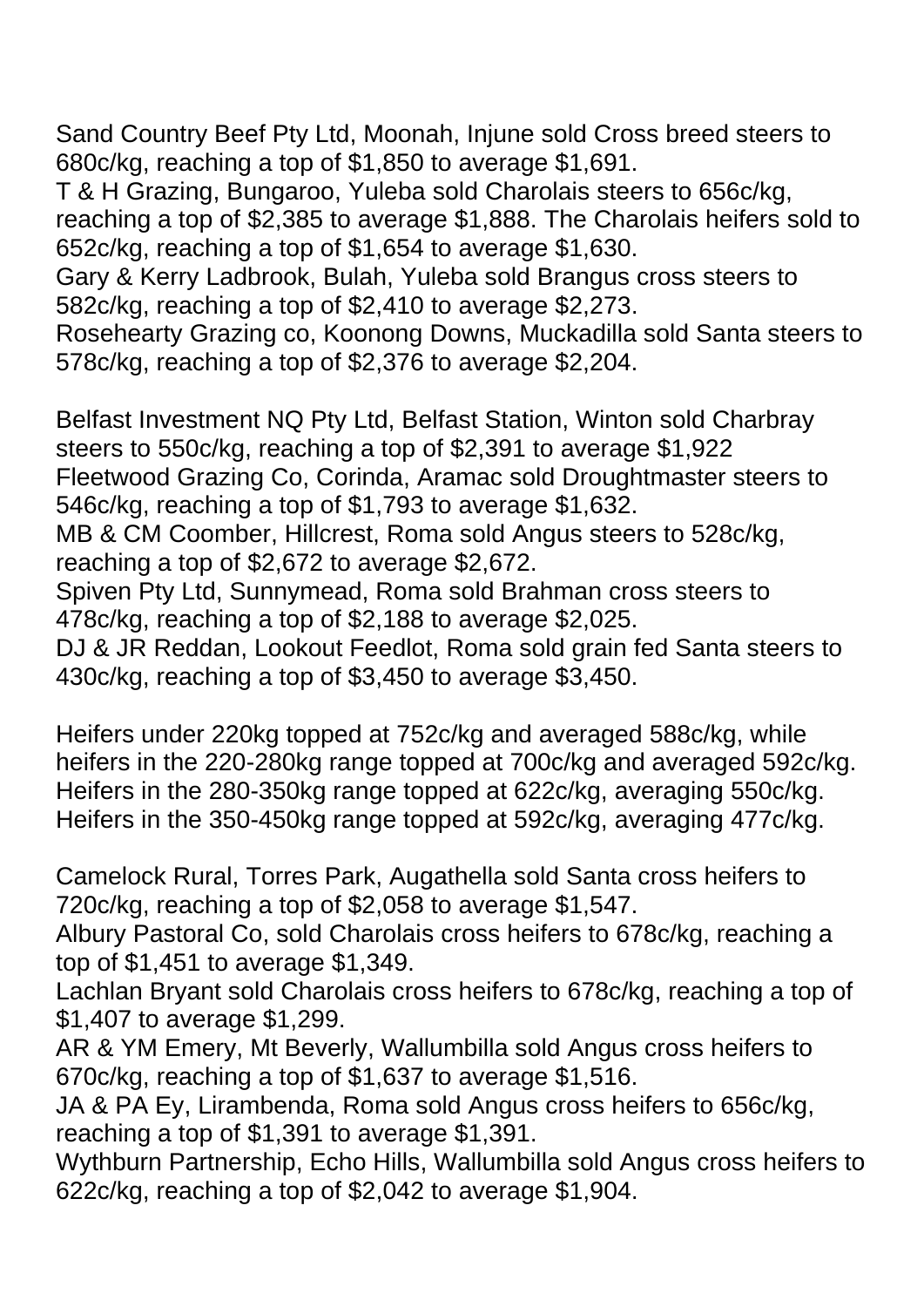Echo Hills Farming Co, Echo Hills, Wallumbilla sold Angus cross heifers to 600c/kg, reaching a top of \$1,835 to average \$1,835.

Dalco Pastoral, Sugarloaf, Wallumbilla sold Santa heifers to 590c/kg, reaching a top of \$2,089 to average \$1,964.

DW & SG Rowbotham, White Park, Roma sold Angus cross heifers to 592c/kg, reaching a top of \$2,236 to average \$2,118.

Cows in the 300-400kg range reached 406c/kg and averaged 281c/kg, while cows in the 400kg-500kg range reached 442c/kg and averaged 388c/kg. Cows over 500kg topped at 442c/kg, averaging 384c/kg.

Australia Aulong Auniu Wang Operations, Oakpark, Charleville sold Angus cows to 442c/kg, reaching a top of \$2,352 to average \$2,061. Derbyshire Downs Pastoral Co Pty Ltd, Derbyshire Downs, Augathella sold Charolais cross cows to 394c/kg, reaching a top of \$2,495 to average \$2,315.

## *NEXT STORE SALE IS 2 nd NOVEMBER PJH SELL 5 th POSITION*